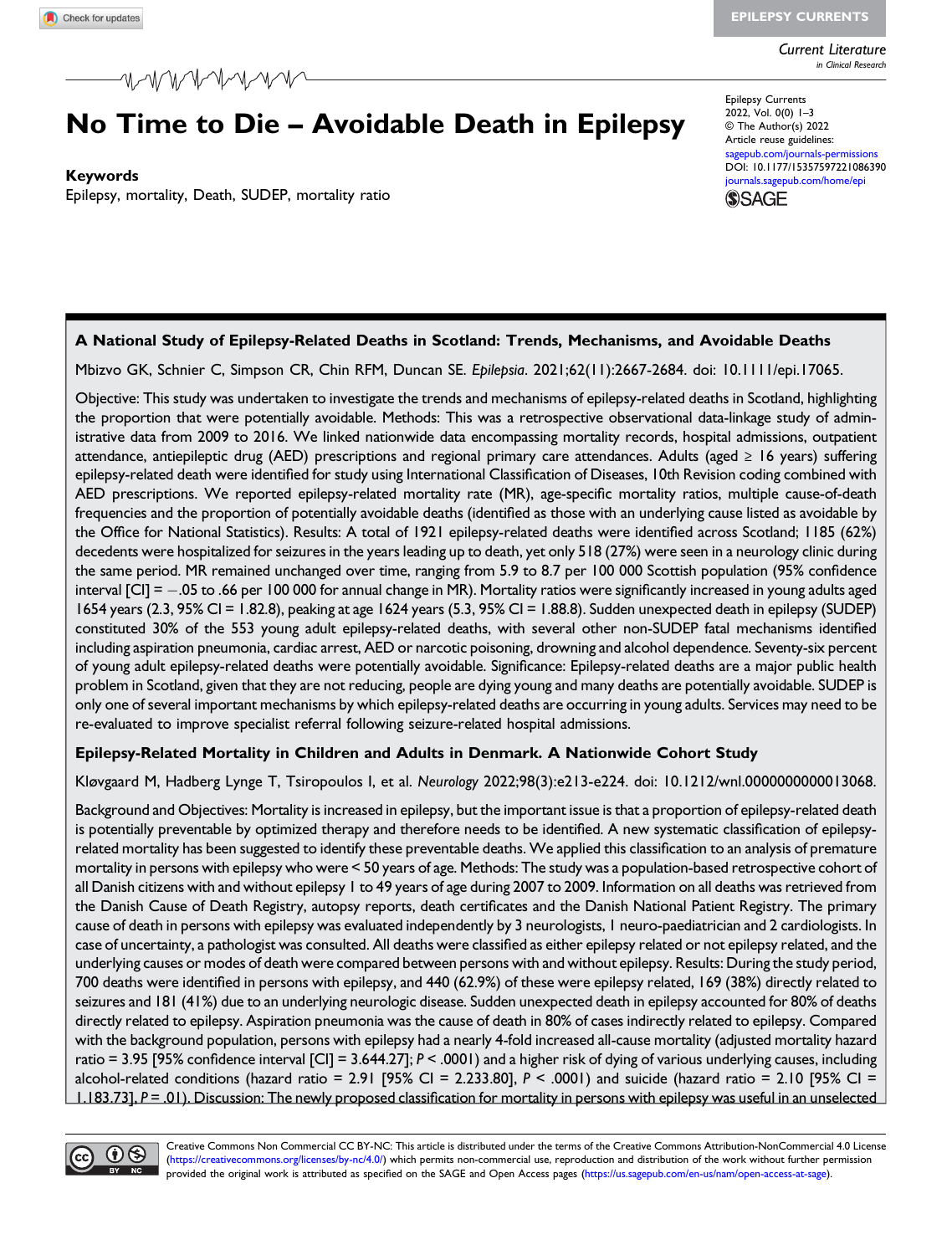nationwide cohort. It helped in classifying unnatural causes of death as epilepsy related or not and in identifying potentially preventable deaths. The leading causes of premature mortality in persons < 50 years of age were related to epilepsy and were thus potentially preventable by good seizure control.

## **Commentary**

Epilepsy is a cause of avoidable death. Each year many of us experience the pain of one of our patients with epilepsy dying. Premature death in epilepsy is likely to be the condition with most years of potential life lost of any neurological disorder, due to the young age at which it occurs.<sup>[1](#page-2-0)</sup> Our every effort should be focussed on preventing this from happening. To what extent is this possible?

Vital to our understanding is information about causes of death and whether these are preventable or not. Deserved attention has been given to SUDEP in recent years, but other causes are important such as direct epilepsy-related death from status epilepticus, drowning or accidents, or indirect epilepsyrelated death from aspiration pneumonia or suicide, among others (applying the Devinsky classification).<sup>[1](#page-2-0)</sup>

These two studies used national health system data and cause of death analysis to determine the nature of death in patients with epilepsy. Both studies used epilepsy/seizure ICD codes, cross-linked with anti-seizure medication (ASM) registries to accurately identify epilepsy patients.<sup>[2](#page-2-1)</sup> Over 2600 deaths in patients with epilepsy were analysed in the two papers.

Mbizvo and colleagues from Scotland, conducted a multiple cause of death analysis (MCOD) in an all-nation cohort of adult patients with epilepsy. MCOD analysis incorporates not only the death certificate cause, but also other contributory causes and mechanisms. They also cross-linked other national datasets to strengthen case ascertainment. There were a total of 1921 deaths over a 7-year period.

Kløvgaard and colleagues from Denmark, another country with a strong national health database, cross-linked data on epilepsy hospitalizations and outpatient contacts with death certificates in patients aged 1-49 years. There were a total of 700 deaths over the 2-year period.

Both studies found a significant degree of 'avoidable mortality' in patients with epilepsy. Avoidable mortality is defined as unnecessary untimely deaths in a disease where effective intervention should make this rare or not happen at all, for example, death from poliomyelitis. Some mortality may be 'preventable' by public health measures (i.e. smoking cessation), and a portion is 'amenable' mortality; amenable to an effective treatment.<sup>[3](#page-2-2)</sup> Epilepsy is included on the list of avoidable causes of death.<sup>[4](#page-2-3)</sup> We have effective treatments for epilepsy. Some of the deaths due to epilepsy should be avoidable.

Mbizvo identified SUDEP and non-SUDEP epilepsy-related deaths and standardized mortality ratios (MR) in adults over 16 years during a retrospective 7-year period of 2009-2016. While some of the deaths in patients with epilepsy would be hard pressed to be called epilepsy related (e.g those due to nonneurological cancer), the majority of avoidable death was linked to seizures.

The overall MR was 5.9-8.7/100 000 population, with no significant change over time and no difference between males and females.

Age-specific mortality ratios showed that epilepsy-related deaths were more common in young adults (16-54). Peak deaths were during the vulnerable transition ages of 16-24 years. These patients had a MR of 5.3, meaning they are 5.3 times more likely to die than the expected rate in their age group, a shocking statistic that should change the way we talk to our young epilepsy patients and bring mortality to the forefront of our discussion, no matter how uncomfortable that is.

Another concerning statistic was that 1185 patients (62%) had at least one hospital admission during the study period, but only 518 (27%) were seen in a neurology clinic. 360 of those seen in the clinic, were also in the hospital group, meaning 825 seen in hospital were never followed as an outpatient.

In 62 cases, primary care data was available to analyse, and showed significant rates of mental health issues in 50%, and alcohol/drug abuse in 44% of patients.

Of patients aged 16-54 ('young adults'), 421 of 553 deaths had a cause (some of which were not neurological) listed in the avoidable death list. However, 70% of these 553 deaths were directly epilepsy related. Thirty percent of deaths were due to SUDEP, and the majority lived in socially deprived areas. Lower epilepsy-related MR in older patients repeats concerns regarding underreporting of epilepsy-related deaths in the elderly, although could also be due to methodological issues (comparing observed deaths to expected deaths from population means in the elderly).

In Kløvgaard's study, the MR was 8.57 per 1000 patient years. MR was more common in adult males (higher numbers of accidents or drownings), with the highest MR of 16.48 in the 40- 49 age group. The most frequent causes of death were brain tumour (21%), SUDEP (19.3%) and aspiration pneumonia  $(10.3\%)$ . 440 of the total number of deaths  $(62.9\%)$  were epilepsy related, and were increased compared with the background population. Almost 40% of deaths were directly due to epilepsy (the leading cause being SUDEP). Adjusting for comorbid conditions, the mortality hazard ratio was  $3.95$  (CI = 3.64-4.27). Aspiration pneumonia was more frequent than previously thought in patients with developmental disabilities.

The two studies are similar whole-population, registrylinked retrospective studies. Kløvgaard reported on the baseline epilepsy population, and thus reports MR per 1000 person years and controlled for co-morbidities. They also included paediatric cases. Both showed elevated epilepsy-related MR with a majority consisting of avoidable deaths. SUDEP rates were 30%